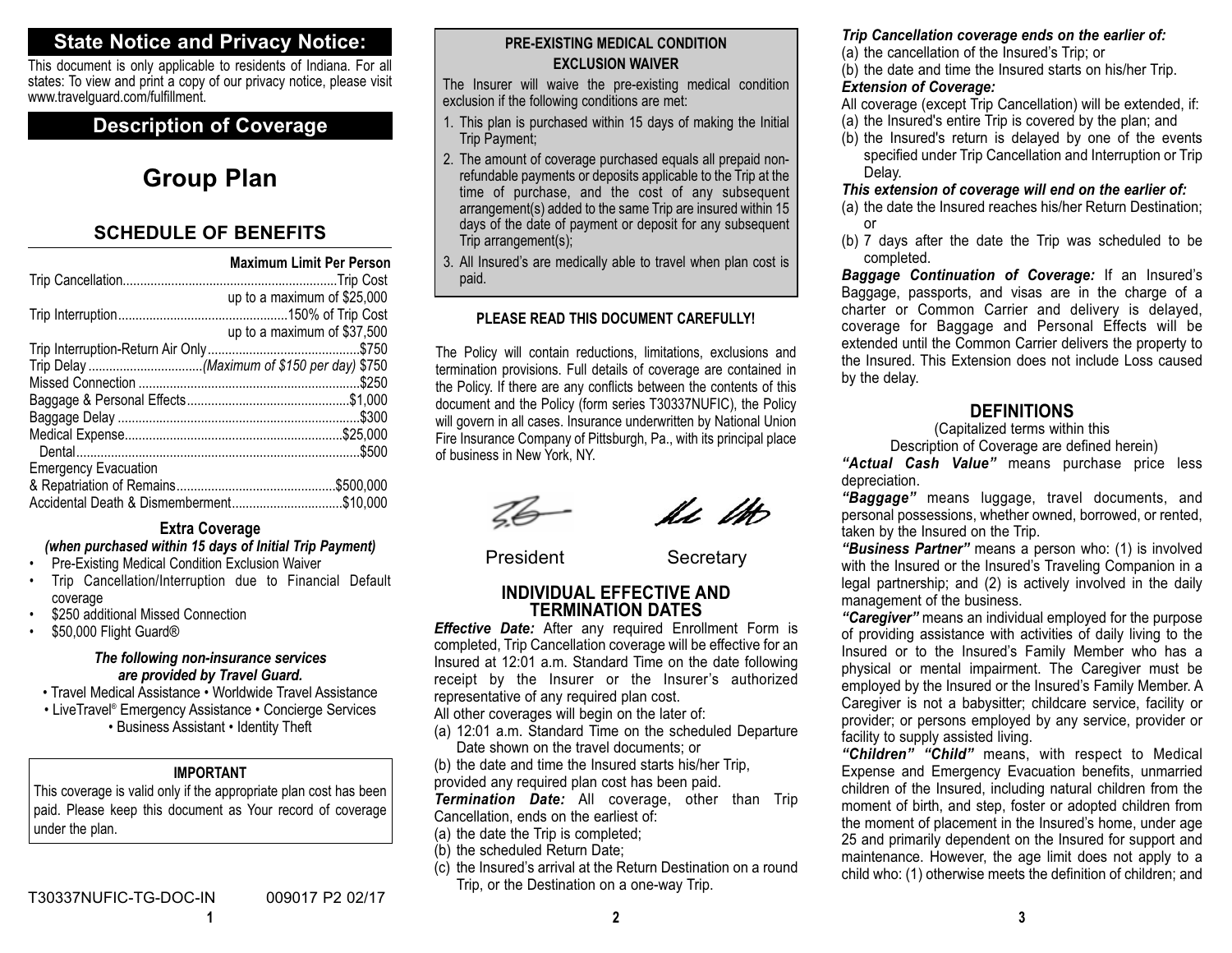(2) is incapable of self-sustaining employment by reason of mental or physical incapacity.

*"City"* means an incorporated municipality having defined borders and does not include the high seas, uninhabited areas or airspace.

*"Common Carrier"* means an air, land, sea conveyance operated under a license for the transportation of passengers for hire.

*"Complications of Pregnancy"* means conditions whose diagnoses are distinct from pregnancy but are adversely affected by pregnancy or are caused by pregnancy. These conditions include acute nephritis, nephrosis, cardiac decompensation, missed abortion and similar medical and surgical conditions of comparable severity. Complications of Pregnancy also include nonelective cesarean section, ectopic pregnancy which is terminated and spontaneous termination of pregnancy, which occurs during a period of gestation in which a viable birth is not possible.

Complications of Pregnancy do not include false labor, occasional spotting, Physician-prescribed rest during the period of pregnancy, morning sickness, hyperemesis gravidarum, preeclampsia and similar conditions associated with the management of a difficult pregnancy not constituting a nosologically distinct complication of pregnancy.

*"Declarations Page"* means the document showing the Insured'stravel arrangements and insurance benefits.

*"Departure Date"* means the date on which the Insured is originally scheduled to leave on his/her Trip. This date is specified in the travel documents.

*"Destination"* means any place where the Insured expects to travel to on his/her Trip other than Return Destination as shown on the travel documents.

*"Domestic Partner"* means an opposite or a same-sex partner who is at least 18 years of age and has met all of the following requirements for at least 6 months:

(1) resides with the Insured;

(2) shares financial assets and obligations with the Insured. The Insurer may require proof of the Domestic Partner relationship in the form of a signed and completed Affidavit of Domestic Partnership.

*"Eligible Person"* means a person who is a member of an eligible class of persons as described in the Description of Eligible Persons section of the Master Application.

*"Experimental or Investigative"* means treatment, a device or prescription medication which is recommended by a Physician, but is not considered by the medical community as a whole to be safe and effective for the condition forwhich the treatment, device or prescription medication is being used. This includes any treatment, procedure, facility,

equipment, drugs, drug usage, devices, or supplies not recognized as accepted medical practice, and any of those items requiring federal or other governmental agency approval not received at the time services are rendered.

*"Family Member"* means the Insured's, or Traveling Companion's spouse, Domestic Partner, Child, daughter-inlaw, son-in-law, brother, sister, mother, father, grandparents, grandchild, step-child, step-brother, step-sister, stepparents, parents-in-law, brother-in-law, sister-in-law, aunt, uncle, niece, nephew, legal guardian, Caregiver, foster Child, ward, or legal ward, spouse or Domestic Partner of any of the above.

*"Financial Default"* means the total cessation of operations due to insolvency, with or without the filing of a bankruptcy petition by a tour operator, cruise line, or airline. *"Hospital"* means a facility that:

- (1) is operated according to law for the care and treatment of sick or Injured people;
- (2) has organized facilities for diagnosis and surgery on its premises or in facilities available to it on a prearranged basis;
- (3) has 24 hour nursing service by registered nurses (R.N.'s); and
- (4) is supervised by one or more Physicians available at all times.
- A Hospital does not include:
- (1) a nursing, convalescent or geriatric unit of a hospital when a patient is confined mainly to receive nursing care;
- (2) a facility that is, other than incidentally, a clinic, a rest home, nursing home, convalescent home, home health care, or home for the aged; nor does it include any ward, room, wing, or other section of the hospital that is used for such purposes; or
- (3) any military or veterans hospital or soldiers home or any hospital contracted for or operated by any national government or government agency for the treatment of members or ex-members of the armed forces.

*"Host At Destination"* means the person with whom the Insured is sharing prearranged overnight accommodations in the host's home.

*"Hotel"* means any establishment used for the purpose of temporary, overnight lodging for which a fee is paid and reservations are required.

*"Inclement Weather"* means any severe weather condition other than a hurricane which delays the scheduled arrival or departure of a Common Carrier or prevents the Insured from reaching his/her Destination when traveling by an Owned or Rented Vehicle.

*"Initial Trip Payment"* means the first payment made to the Insured's Travel Supplier toward the cost of the Insured's Trip.

*"Injury/Injured"* means a bodily injury caused by an accident resulting directly and independently of all other causes of Loss covered by the Policy and is not a Preexisting Condition. The Injury must be verified by a Physician.

*"Insured"* means an Eligible Person for whom:

(a) any required enrollment form has been completed;

(b) any required plan cost has been paid; and

(c) while covered under the Policy.

*"Insurer"* means National Union Fire Insurance Company of Pittsburgh, Pa.

*"Key Employee"* means an employee of an employer who is responsible for policy and decision making.

*"Loss"* means Injury or damage sustained by the Insured as a consequence of one or more of the events against which the Insurer has undertaken to compensate the Insured.

*"Medically Necessary"* means that a treatment, service, or supply:

- (1) is essential for diagnosis, treatment, or care of the Injury or Sickness for which it is prescribed or performed;
- (2) meets generally accepted standards of medical practice;
- (3) is ordered by a Physician and performed under his or her care, supervision, or order; and
- (4) is not primarily for the convenience of the Insured, Physician, other providers, or any other person.

*"Mental, Nervous or Psychological Disorder"* means a mental or nervous health condition including, but not limited to: anxiety, depression, neurosis, phobia, psychosis; or any related physical manifestation.

*"Natural Disaster"* means a flood, hurricane, tornado, earthquake, volcanic eruption, fire, wildfire or blizzard that is due to natural causes.

*"Necessary Personal Effects"* means items such as clothing and toiletry items, which were included in the Insured's Baggage and are required for the Insured's Trip.

*"Owned or Rented Vehicle"* means a self-propelled private passenger motor vehicle with four or more wheels which is of a type both designed and required to be licensed for use on the highways of any state or country that is rented or owned by the Insured. Owned or Rented Vehicle includes, but is not limited to, a sedan, station wagon, jeeptype vehicle, pickup, van, camper or motor home type. Owned or Rented Vehicle does not include a mobile home or any motor vehicle which is used in mass or public transit. *"Physician"* means a licensed practitioner of the healing arts including accredited Christian Science Practitioners, medical, surgical, or dental, services acting within the scope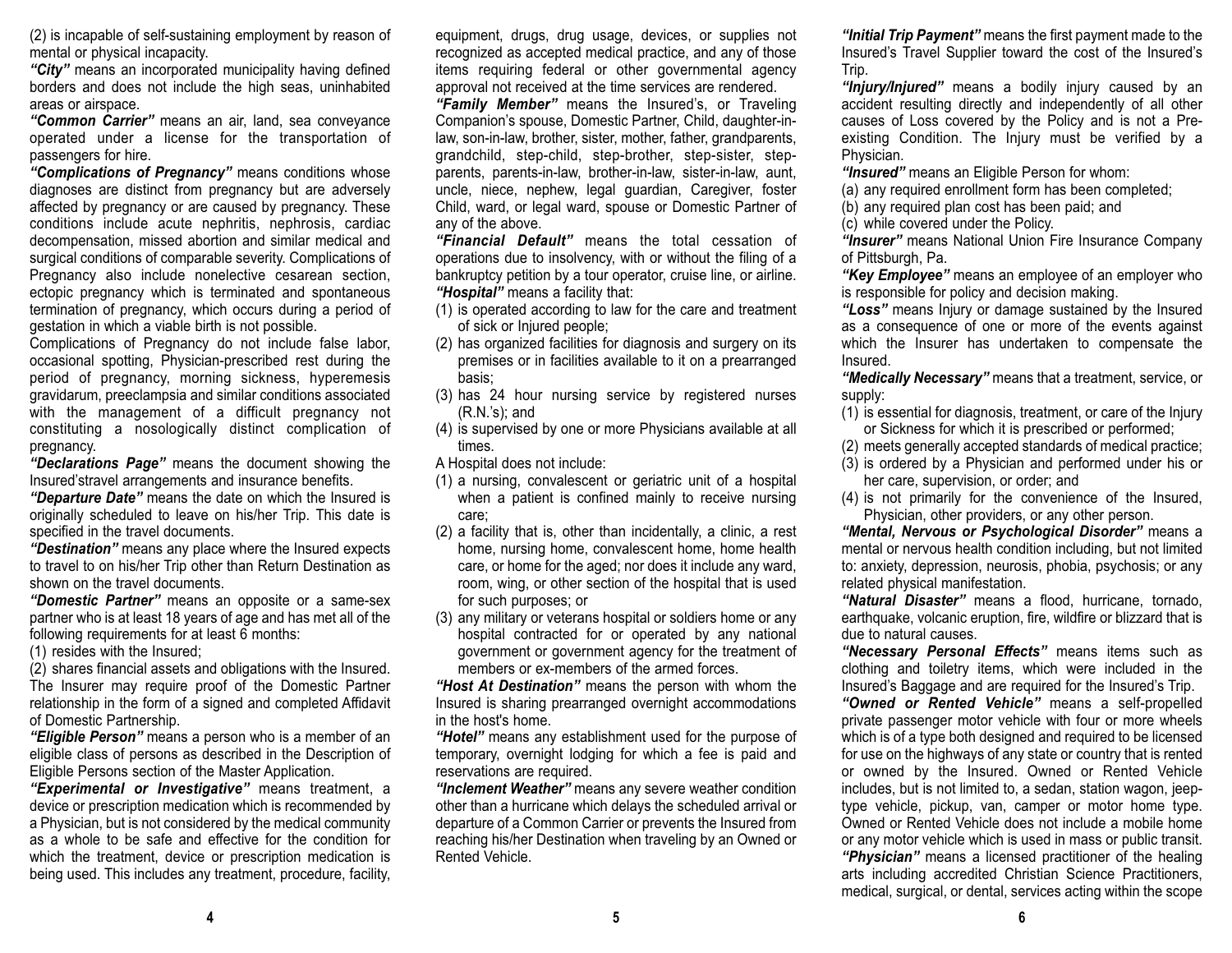of his/her license. The treating Physician may not be the Insured, a Traveling Companion, a Family Member, or a Business Partner.

*"Pre-existing Medical Condition"* means an Injury, Sickness or other physical condition of an Insured, for which medical advice or treatment was received during the 365 days immediately preceding the effective date of the plan. It may not apply to a loss incurred beginning after the end of a continuous period of 365 days beginning on or after the effective date of coverage under the plan, during which time the Insured did not receive medical advice or treatment inconnection with the Injury Sickness or other physical condition.

*"Primary Residence"* means a person's fixed, permanent and principal home for legal and tax purposes.

*"Reasonable Additional Expenses"* means expenses for meals, lodging, taxi fares, and essential telephone calls which were necessarily incurred as the result of a Trip Delay and which are not provided by the Common Carrier or any other party free of charge.

*"Reasonable and Customary Charges"* means an expense which:

- (1) is charged for treatment, supplies, or medical services Medically Necessary to treat the Insured's condition;
- (2) does not exceed the usual level of charges for similar treatment, supplies or medical services in the locality where the expense is incurred; and
- (3) does not include charges that would not have been made if no insurance existed. In no event will theReasonable and Customary Charges exceed the actual amount charged.

*"Return Date"* means the date on which the Insured isscheduled to return to the point where the Trip started or to a different specified Return Destination. This date is specified in the travel documents.

*"Return Destination"* means the place to which the Insured expects to return from his/her Trip.

*"Schedule"* means the Schedule of Benefits.

*"Sickness"* means an illness or disease treated by a Physician while the Insured's coverage under the Policy is in force.

*"Strike"* means a stoppage of work:

- (1) announced, organized, and sanctioned by a labor union and
- (2) which interferes with the normal departure and arrival of a Common Carrier.

This includes work slowdowns and sickouts. The Insured'sTrip cancellation coverage must be effective prior to when the Strike is foreseeable. A Strike is foreseeable on the date labor union members vote to approve a Strike.

*"Terrorist Incident"* means an act of violence, that is deemed terrorism by the United States Government other than civil disorder or riot (that is not an act of war, declared or undeclared) that results in Loss of life or major damage to property, by any person acting on behalf of or in connection with any organization which is generally recognized as having the intent to overthrow or influence the control of any government.

*"Transportation"* means any land, sea or air conveyance required to transport the Insured during an Emergency Evacuation. Transportation includes, but is not limited to, air ambulances, land ambulances and private motor vehicles.

*"Travel Supplier"* means the tour operator, Hotel, rental company cruise line, and/or airline that provides prepaid travel arrangements for the Insured's Trip.

*"Traveling Companion"* means a person or persons with whom the Insured has coordinated travel arrangements and intends to travel with during the Trip. A group or tour leader is not considered a Traveling Companion, unless the Insured is sharing room accommodations with the group or tour leader.

*"Trip"* means a period of travel away from home to a Destination outside the Insured's City of residence; the purpose of the Trip is business or pleasure and is not to obtain health care or treatment of any kind; the Trip has defined Departure and Return dates specified when the Insured applies; the Trip does not exceed 30 days; travel is primarily by Common Carrier and only incidentally by private conveyance.

*"Trip Cost"* means the dollar amount of Trip payments or deposits reflected on any required enrollment form which are subject to cancellation penalties or restrictions paid by the Insured prior to the Insured's Trip Departure Date. Trip Cost will also include the cost of any subsequent prepaid payments or deposits paid by the Insured for the same Trip, after enrollment for coverage under this plan provided the Insured amends their enrollment form to add such subsequent payments or deposits and pays any required additional plan cost prior to the Insured's Departure Date.

*"Uninhabitable"* means (1) the building structure itself is unstable and there is a risk of collapse in whole or in part; (2) there is exterior or structural damage allowing elemental intrusion, such as rain, wind, hail or flood; (3) immediate safety hazards have yet to be cleared, such as debris on roofs or downed electrical lines; or (4) the rental property is without electricity or water.

#### **TRIP CANCELLATION AND/ORINTERRUPTION**

The Insurer will pay a benefit, up to the Maximum Limit shown on the Schedule or Declarations Page, if an Insured cancels his/her Trip or is unable to continue on his/her Trip due to the following events:

- (a) Sickness, Injury or death of an Insured, Family Member, Traveling Companion, or Business Partner;
	- 1) Injury or Sickness of an Insured, Traveling Companion or Family Member Traveling with the Insured must be so disabling as to reasonably cause a Trip to be canceled or interrupted which results in medically imposed restrictions as certified by a Physician at the time of Loss preventing your continued participation in the Trip.
	- 2) If the Insured must cancel or interrupt his/her Trip due to Injury or Sickness of a Family Member not traveling with the Insured, it must be because their condition is life-threatening, as certified by a Physician or because they require the Insured's care.
	- 3) Injury or Sickness of the Business Partner must be so disabling as to reasonably cause the Insured to cancel or interrupt the Trip to assume daily management of the business. Such disability must be certified by a Physician.
- (b) Sickness, Injury, death or hospitalization of the Insured's Host at Destination. A Physician must certify the Injury or Sickness;
- (c) Financial Default of an airline, cruise line, or tour operator provided the Financial Default occurs more than 14 days following an Insured's effective date for the Trip Cancellation or Trip Interruption Benefits. There is no coverage for the Financial Default of any person, organization, agency, or firm from whom the Insured purchased travel arrangements supplied by others. This coverage applies only if insurance was purchased within 15 calendar days of Initial Trip Payment;
- (d) Inclement Weather causing delay or cancellation of travel;
- (e) Strike resulting in complete cessation of travel services at the point of departure or Destination;
- (f) the Insured's Primary Residence or Destination being made Uninhabitable by Natural Disaster, vandalism, or burglary;
- (g) the Insured, or a Traveling Companion being subpoenaed, required to serve on a jury, hijacked, or quarantined;
- (h) Insured or Traveling Companion is called to active military service or military leave is revoked or reassigned;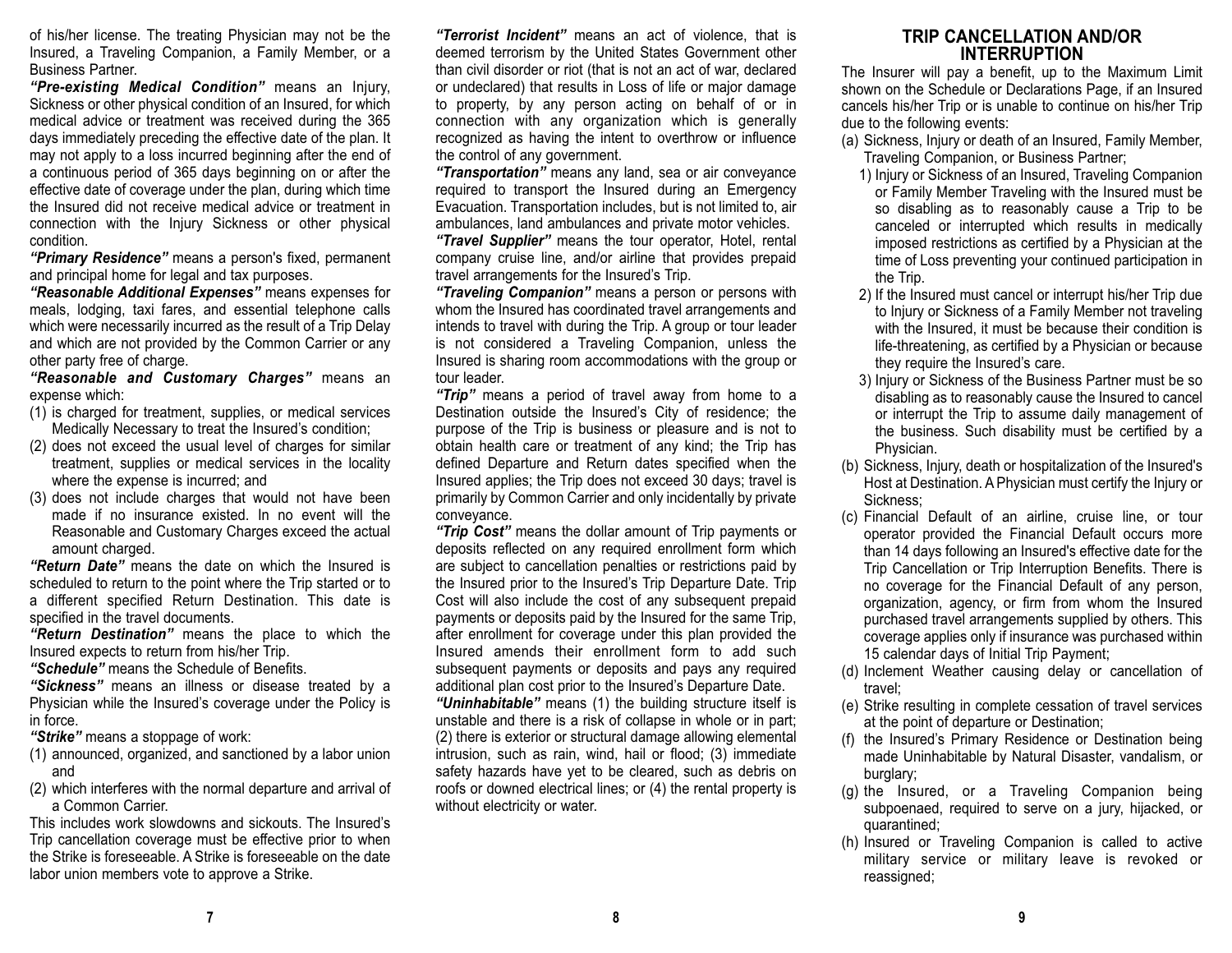- (i) a Terrorist Incident in a City listed on the Insured's itinerary within 30 days of the Insured's scheduled arrival;
- (j) the Insured or Traveling Companion is involuntarily terminated or laid off through no fault of his or her own, provided that he or she has been an active employee for the same employer for at least one year. Termination must occur following the effective date of coverage. This provision is not applicable to temporary employment, independent contractors or self-employed persons;
- (k) mechanical/equipment failure of a Common Carrier that occurs on a scheduled Trip and causes complete cessation of the Insured's travel and results of a Loss of 50% of the Insured's Trip length;
- (l) a named hurricane causing cancellation of travel to the Insured's Destination that is Inaccessible or Uninhabitable. The Insurer will only pay benefits for losses occurring within 30 calendar days after the named hurricane makes the Insured's Destination Uninhabitable or Inaccessible. Benefits are not payable if a hurricane is named on or before the effective date ofthe Insured's Trip Cancellation coverage or less than 14 days after the effective date of the Insured's Trip Cancellation coverage;
- (m)Cancel for Work Reasons if the Insured('s) or a Traveling Companion('s):
	- (1) is required to work during his/her scheduled Trip. He/she must provide proof of requirement to work,such as a notarized statement signed by an officer of his/her employer; In the situation of selfemployment,proof of self-employment and a notarized statement confirming that the Insured is unable to travel due to his or her job obligations will be required;
	- (2) is directly involved in a merger, acquisition, government required product recall, or bankruptcy proceedings and must be currently employed by the company that is involved in said event;
	- (3) company is deemed to be unsuitable for business due to burglary, or Natural Disaster and the Insured or Traveling Companion is directly involved as a Key Employee of the disaster recovery team.

## **SPECIAL NOTIFICATION OF CLAIM**

The Insured must notify Travel Guard as soon as reasonably possible in the event of a Trip Cancellation or Interruption claim. If the Insured is unable to provide cancellation notice within the required timeframe, the Insured must provide proof of the circumstance that prevented timely notification.

*Trip Cancellation Benefits:* The Insurer will reimburse the Insured for forfeited Trip Cost up to the Maximum Limit shown on the Schedule or Declarations Page for Trips that are canceled prior to the scheduled departure for their Trip due to the events shown above.

*Trip Interruption Benefits:* The Insurer will reimburse the Insured up to the Maximum Limit shown on the Schedule or Declarations Page for Trips that are interrupted due to the events shown above:

- (a) forfeited, insured Trip Cost, and
- (b) additional transportation expenses incurred by the Insured, either:
	- (i) to the Return Destination; or
	- (ii)from the place that the Insured left the Trip to the place that the Insured may rejoin the Trip; or
- (c) additional transportation expenses incurred by the Insured to reach the original Trip Destination if the Insured is delayed, and leaves after the Departure Date.

However, the benefit payable under (b) and (c) above will not exceed the cost of economy airfare or the same class as the Insured's original ticket less any refunds paid or payable by the most direct route.

*Trip Interruption – Return Air Only:* The Insurer will reimburse the Insured for the additional transportation expenses incurred to reach the Return Destination due to one of the events listed in the Trip Cancellation/Trip Interruption section. However, the benefit payable will not exceed the cost of economy airfare (or the same class as the Insured's original ticket) less any refunds paid or payable and taken by the most direct route.

#### **SINGLE OCCUPANCY**

The Insurer will reimburse the Insured, up to the Trip Cancellation and Trip Interruption Maximum Limit shown on the Schedule or Declarations Page, for the additional cost incurred during the Trip as a result of a change in the per person occupancy rate for prepaid, non-refundable travel arrangements if a person booked to share accommodations with the Insured has his/her Trip canceled, or interrupted due to the events shown in the Trip Cancellation/Trip Interruption section and the Insured does not cancel.

#### **TRIP DELAY**

The Insurer will reimburse the Insured up to the Maximum Limit(s) shown on the Schedule or Declarations Page for Reasonable Additional Expenses until travel becomes possible if the Insured's Trip is delayed 5 or more consecutive hours from reaching their intended Destination as a result of a cancellation or delay of a regularly scheduled airline flight for one of the events listed below:

- (a) the Insured being involved in or delayed due to a traffic accident while en route to a departure as substantiated by a police report;
- (b) Common Carrier delay;
- (c) the Insured's or Traveling Companion's lost or stolen passports, travel documents, or money;
- (d) Natural Disaster;

(e) reasons listed under Trip Cancellation and Interruption.

Incurred expenses must be accompanied by receipts. This benefit is payable for only one delay per Insured, per Trip.

If the Insured incurs more than one delay in the same Trip the Insurer will pay for the delay with the largest benefit up to the Maximum Limits shown on the Schedule orDeclarations Page.

*The Insured Must:* Contact Travel Guard as soon ashe/she knows his/her Trip is going to be delayed more than 5 hours.

## **MISSED CONNECTION**

If, while on a Trip, the Insured misses a Trip departure resulting from cancellation or delay of 3 or more hours of all regularly scheduled airline flights due to Inclement Weather or Common Carrier caused delay, the Insurer will reimburse the Insured up to the Maximum Limit shown in the Schedule or Declarations Page for:

- (a) additional transportation expenses incurred by the Insured to join the departed Trip;
- (b) prepaid, non-refundable trip payments for the unused portion of the Trip.

The Common Carrier must certify the delay of the regularly scheduled airline flight.

## **BAGGAGE & PERSONAL EFFECTS**

The Insurer will reimburse the Insured, up to the Maximum Limit shown in the Schedule or Declarations Page subject to the special limitations shown below, for Loss, theft or damage to the Insured's Baggage, personal effects, passports, travel documents and visas during the Insured's Trip.

#### *Special Limitations:*

•

The Insurer will not pay more than:

- \$500 for the first item and
- thereafter, no more than \$250 per each additional item
- • \$500 aggregate on all Losses to: jewelry, watches, furs, cameras and camera equipment, camcorders, and other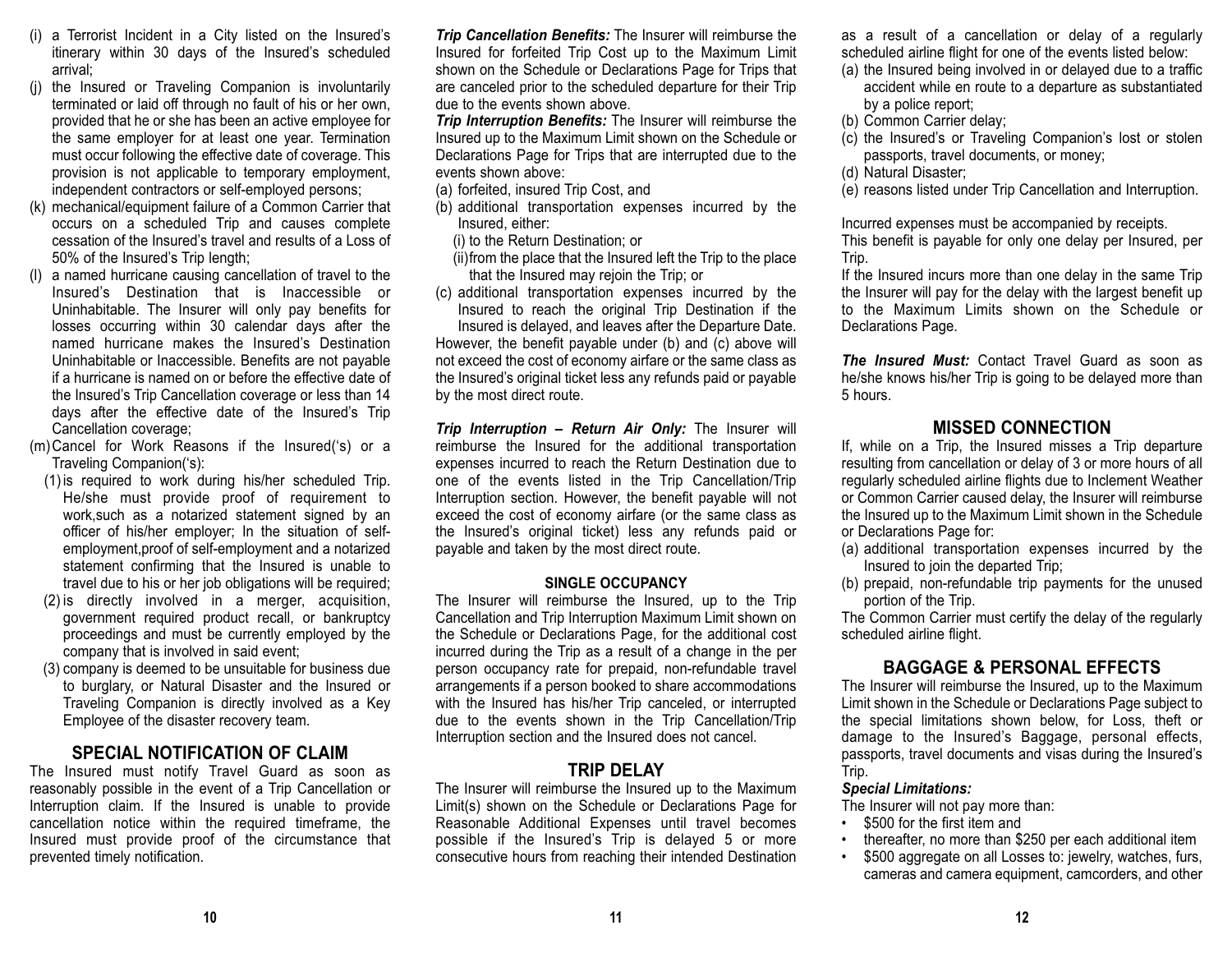electronic devices, including but not limited to: portable personal computers, cellular phones, electronic organizers and portable CD players.

Items over \$150 must be accompanied by original receipts.

The Insurer will pay the lesser of:

- (a) the cash value (original cash value less depreciation) as determined by the Insurer; or
- (b) the cost of replacement.

The Insurer may take all or part of the damaged Baggage at the appraised or agreed value. In the event of a Loss to a pair or set of items, the Insurer may at its option:

- (a) repair or replace any part to restore the pair or set to its value before the loss; or
- (b) pay the difference between the value of the property before and after the loss.

## **BAGGAGE DELAY**

If the Insured's Baggage is delayed or misdirected by the Common Carrier for more than 12 hours while on a Trip, the Insurer will reimburse the Insured up to the Maximum Limit shown on the Schedule or Declarations Page for the purchase of Necessary Personal Effects. Incurred expenses must be accompanied by receipts. This benefit does not apply if Baggage is delayed after the Insured has reached his/her Return Destination.

## **MEDICAL EXPENSE BENEFIT**

The Insurer will reimburse the Insured up to the Maximum Limit(s) shown on the Schedule or Declarations Page. Benefits will be paid if an Insured suffers an Injury or a Sickness that requires him or her to be treated by a Physician within 90 days of the date of the accident that caused the Injury or onset of Sickness. The Insurer will pay the Reasonable and Customary Charges incurred for Medically Necessary Covered Expenses received due to that Injury or Sickness only during the Insured's Trip.

## *Covered Expenses:*

The Insurer will pay for:

- services of a Physician or Registered Nurse (R.N.);
- Hospital charges;
- •X-ray(s);
- local ambulance services to or from a Hospital;
- artificial limbs, artificial eyes, artificial teeth or other prosthetic devices;
- the cost of emergency dental treatment only during a Trip limited to a Maximum Limit shown in the Schedule or Declarations Page. Coverage for emergency dental treatment does not apply if treatment or expenses are

incurred after the Insured has reached his/her ReturnDestination, regardless of the reason.

*Advance Payment:* If an Insured requires admission to a Hospital, Travel Guard will arrange advance payment, if required. Hospital confinement must be certified as Medically Necessary by the attending Physician.

### **EMERGENCY EVACUATION &REPATRIATION OF REMAINS**

The Insurer will pay for Covered Emergency Evacuation Expenses incurred if an Insured suffers an Injury or Sickness while he or she is on a Trip that warrants his or her Emergency Evacuation. Benefits payable are subject to the Maximum Limit shown on the Schedule or DeclarationsPage for all Emergency Evacuations due to all Injuries from the same accident or all Sicknesses from the same orrelated causes.

 *Covered Emergency Evacuation Expenses* are the reasonable and customary expenses for necessary Transportation, related medical services and medical supplies incurred in connection with the Emergency Evacuation of the Insured. All Transportation arrangements made for evacuating the Insured must be by the most direct and economical route possible. Expenses for Transportation must be:

- (a) ordered by the attending Physician who must certify that the severity of the Insured's Injury or Sickness warrants his or her Emergency Evacuation and adequate medical treatment is not locally available;
- (b) required by the standard regulations of the conveyance transporting the Insured; and
- (c) authorized in advance by Travel Guard. In the event the Insured's Injury or Sickness prevents prior authorization of the Emergency Evacuation, Travel Guard (1.866.401.8955 or collect 1.715.295.9365) must be notified as soon as reasonably possible.

*Special Limitation:* In the event Travel Guard could not be contacted to arrange for emergency Transportation, benefits are limited to the amount the Insurer would have paid had the Insurer or its authorized representative been contacted.

The Insurer will also pay a benefit for reasonable and customary charges incurred for an escort's transportation and accommodations if an attending Physician recommends in writing that an escort accompany the Insured.

## *Emergency Evacuation means:*

(a) the Insured's medical condition warrants immediate transportation from the place where the Insured is injured or sick to the nearest adequate licensed medical facility where appropriate medical treatment can be obtained;

- (b) after being treated at a local licensed medical facility, the Insured's medical condition warrants transportation to the Insured's home adequate licensed medical facility nearest the Insured's home to obtain further medicaltreatment or to recover; or
- (c) both (a) and (b) above.

## **LIMITATIONS:**

- (a) Benefits are only available under Emergency Evacuation if they are not provided under another coverage in the plan.
- (b) The Maximum Limit payable for both Emergency Evacuation and Repatriation of Remains is shown in the Schedule or Declarations Page.

## **ADDITIONAL BENEFITS**

In addition to the above covered expenses, if the Insurer has previously evacuated an Insured to a medical facility, the Insurer will pay his/her airfare costs from that facility to the Insured's Return Destination, within one year from the Insured's original Return Date, less refunds from the Insured's unused transportation tickets. Airfare costs will be economy, or same class as the Insured's original tickets.

## **REPATRIATION OF REMAINS**

The Insurer will pay Repatriation Covered Expenses, up to the Maximum Limit shown on the Schedule or DeclarationsPage, to return the Insured's body to the city of burial if he/she dies during the Trip .

*Repatriation Covered Expenses* include, but are not limited to, the reasonable and customary expenses for transportation, according to airline tariffs, of the remains by the most direct and economical conveyance and route possible.

**Special Limitation:** In the event the Insurer or the Insurer's authorized representative could not be contacted to arrange for Repatriation Covered Expenses, benefits are limited to the amount the Insurer would have paid had the Insurer or its authorized representative been contacted.

## **ACCIDENTAL DEATH & DISMEMBERMENT**

If, while on a Trip, Injury to an Insured results within 365 days of the date of the accident which caused Injury, in one of the losses shown in the Table of Losses below, other than while riding as a passenger in or boarding or alighting from or struck or run down by a certified passenger aircraft provided by a regularly scheduled airline or charter and operated by a properly certified pilot, the Insurer will pay the percentage shown below of the Maximum Limit shown in the Schedule or Declarations Page. The accident must occur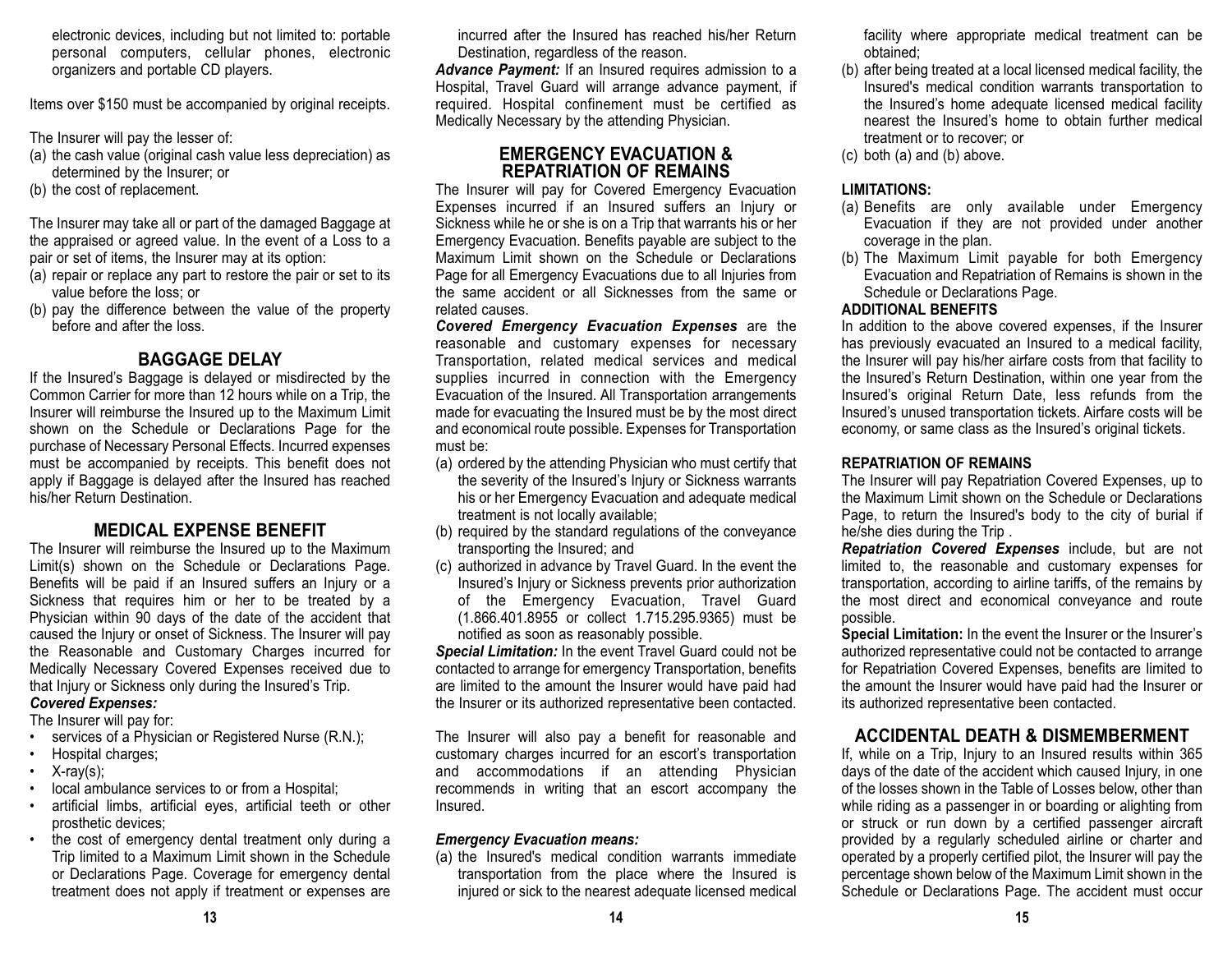while the Insured is on the Trip and is covered under the Policy.

If more than one Loss is sustained by an Insured as a result of the same accident, only one amount, the largest applicable to the Losses incurred, will be paid. The Insurer will not pay more than 100% of the Maximum Limit for all Losses due to the same accident.

#### **Table of Losses**

| Loss of | % of Maximum Limit |
|---------|--------------------|
|         |                    |
|         |                    |
|         |                    |
|         |                    |
|         |                    |
|         |                    |

*"Loss"* with regard to:

- (a) hand or foot means actual severance through or above the wrist or ankle joints;
- (b) eye means entire and irrecoverable Loss of sight in that eye.

#### **EXPOSURE**

The Insurer will pay a benefit for covered Losses as specified above which result from an Insured being unavoidably exposed to the elements due to an accidental Injury during the Trip. The Loss must occur within 365 days after the event which caused the exposure.

#### **DISAPPEARANCE**

The Insurer will pay a benefit for Loss of life as specified above if the Insured's body cannot be located one year after disappearance due to an accidental Injury during the Trip.

#### **FLIGHT GUARD**®

The Insurer will pay this benefit if the Insured is Injured while riding as a passenger in or boarding or alighting from or struck or run down by a certified passenger aircraft provided by a regularly scheduled airline or charter and operated by a properly certified pilot. The Insurer will pay up to the Maximum Limit shown in the Schedule or Declarations Page for Loss of life, both hands or feet, sight of both eyes, one hand and one foot or Loss of one hand or foot and the sight of one eye when such double Losses are the result of the same accident. One-half of the benefit is payable for the Loss of one hand or foot or the sight of one eye. If the Insured suffers more than one Loss from an accident, the Insurer will pay only for the Loss with the larger benefit. Loss of hand or foot means complete severance at or above the wrist or ankle joint. The Insurer will not pay more than 100%

of the Maximum Limit for all Losses due to the sameaccident. Loss of sight of an eye means complete and irrecoverable Loss of sight.

Loss must occur within 365 days of the accident.

#### **EXPOSURE**

The Insurer will pay a benefit for covered Losses as specified above which result from an Insured being unavoidably exposed to the elements due to an accidental Injury during the Trip. The Loss must occur within 365 days after the event which caused the exposure.

#### **DISAPPEARANCE**

The Insurer will pay a benefit for Loss of life as specified above if an Insured's body cannot be located one year after disappearance due to an accidental Injury during the Trip.

## **EXCLUSIONS AND LIMITATIONS**

#### *General Exclusions*

This plan does not cover any loss caused by or resulting from:

- (a) intentionally self-inflicted Injury, suicide, or attempted suicide of the Insured, while sane or insane;
- (b) participation in professional athletic events, motor sport, or motor racing, including training or practice for the same;
- (c) mountaineering where ropes or guides are normally used. The ascent or descent of a mountain requiring the use of specialized equipment, including but not limited to pick-axes, anchors, bolts, crampons, carabineers, and lead or top-rope anchoring equipment;
- (d) war or act of war, whether declared or not, civil disorder, riot, or insurrection;
- (e) operating or learning to operate any aircraft, as student, pilot, or crew;
- (f) air travel on any air-supported device, other than a regularly scheduled airline or air charter company;
- (g) loss or damage caused by detention, confiscation, or destruction by customs;
- (h) any unlawful acts affecting the Trip, committed by the Insured;
- (i) Mental, Nervous or Psychological Disorder;
- (j) if the Insured's tickets do not contain specific travel dates (open tickets);
- (k) use of drugs, narcotics, or alcohol, unless administered upon the advice of a Physician;
- (l) any failure of a provider of travel related services (including any Travel Supplier) to provide the bargainedfor travel services or to refund money due the Insured;

(m)Experimental or Investigative treatment or procedures;

- (n) any loss that occurs at a time when this coverage is not in effect;
- (o) traveling for the purpose of securing medical treatment;
- (p) care or treatment which is not Medically Necessary;
- (q) any Trip taken outside the advice of a Physician.

#### *The following exclusions apply to Baggage/Personal Effects Loss:*

Benefits will not be provided for any loss or damage to or resulting (in whole or in part) from:

- (a) animals, rodents, insects or vermin;
- (b) bicycles (except when checked with a Common Carrier);
- (c) motor vehicles, aircraft, boats, boat motors, ATV's and other conveyances;
- (d) artificial prosthetic devices, false teeth, any type of eyeglasses, sunglasses, contact lenses, or hearing aids;
- (e) tickets, keys, notes, securities, accounts, bills, currency, deeds, food stamps or other evidences of debt, credit cards and other travel documents (except passports and visas);
- (f) money, stamps, stocks and bonds, postal or money orders;
- (g) property shipped as freight, or shipped prior to the Departure Date;
- (h) contraband, illegal transportation or trade;
- (i) items seized by any government, government official or customs official;
- (j) defective materials or craftsmanship;
- (k) normal wear and tear;
- (l) deterioration.

#### *The following exclusions apply to Trip Cancellation and Trip Interruption:*

Benefits will not be provided for any loss resulting (in whole or in part) from:

- (a) travel arrangements canceled by an airline, cruise line, or tour operator, except as provided elsewhere in the plan;
- (b) changes by the Insured, a Family Member, or Traveling Companion, for any reason;
- (c) financial circumstances of the Insured, a Family Member, or a Traveling Companion;
- (d) any business or contractual obligations of the Insured, a Family Member, or Traveling Companion, for any reason;
- (e) any government regulation or prohibition;
- (f) an event which occurs prior to the Insured's coverage Effective Date;
- (g) failure of any tour operator, Common Carrier, person or agency to provide the bargained-for travel arrangements.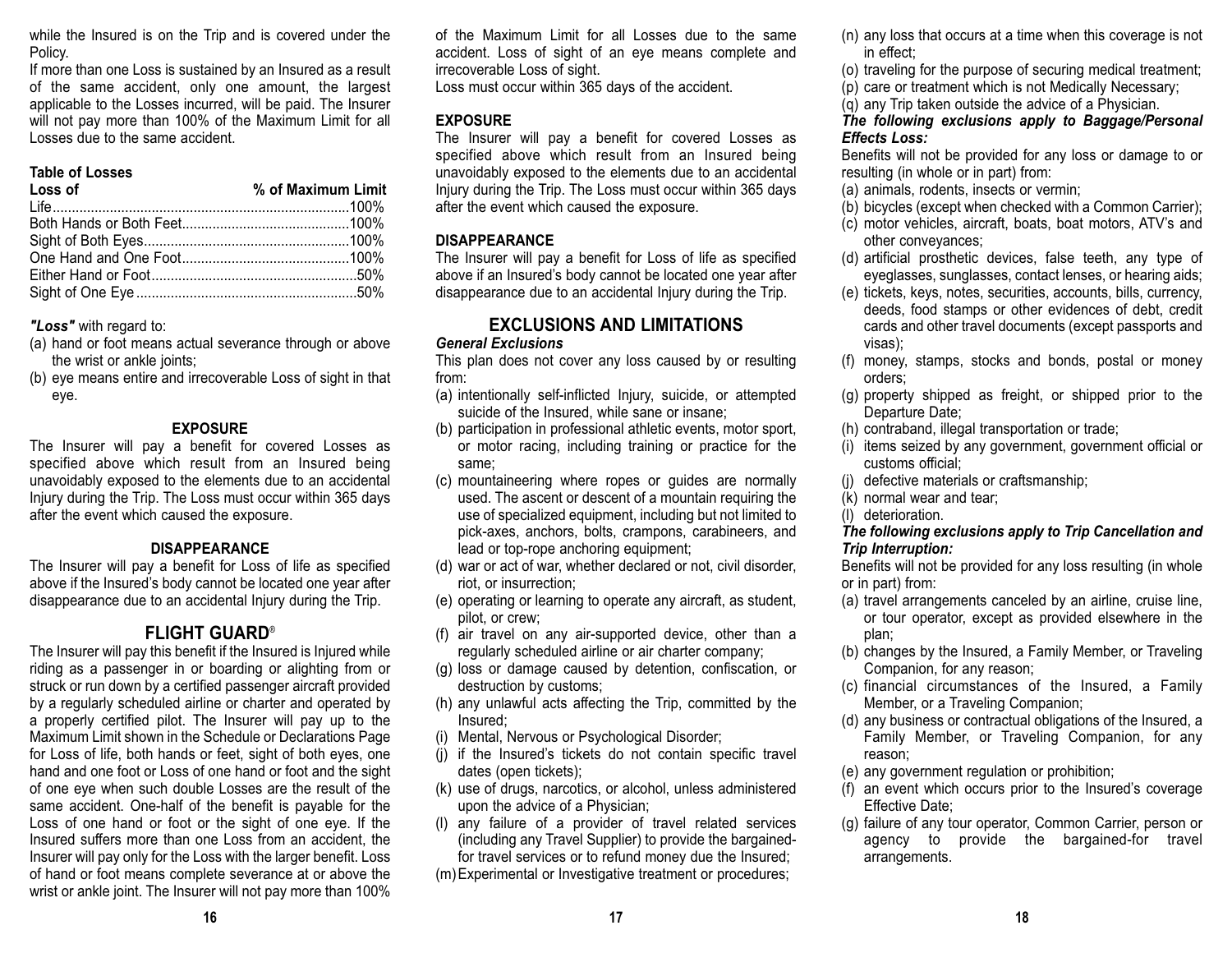#### *The following exclusions apply to the Medical Expense Benefit:*

Benefits will not be provided for any loss resulting (in whole or in part) from:

- (a) routine physical examinations;
- (b) mental health care;
- (c) replacement of hearing aids, eye glasses, contact lenses and sunglasses;
- (d) routine dental care;
- (e) any service provided by the Insured, a Family Member, or Traveling Companion or Traveling Companion of Family Member;
- (f) alcohol or substance abuse or treatment for the same;
- (g) pregnancy existing on the effective date of the plan, childbirth, or elective abortion, other than Complications of Pregnancy;
- (h) Pre-existing Medical Conditions. Once the pre-existing condition is no longer considered pre-existing, this exclusion no longer applies, subject to all the other terms and conditions of the policy.

#### *The following exclusion applies to Accidental Death and Dismemberment:*

(a) the Insurer will not pay for loss caused by or resulting from Sickness or disease of any kind.

#### *The following exclusions apply to Flight Guard:*

- (a) Sickness or disease whether the loss results directly or indirectly from any of these;
- (b) stroke or cerebrovascular accident or event; cardiovascular accident or event; myocardial infarction or heart attack; coronary thrombosis; aneurysm.

## **PAYMENT OF CLAIMS**

*Claim Procedures: Notice of Claim:* The Insured must callor provide written notice of claim to Travel Guard within 20 days after an Injury or onset of Sickness or as soon as reasonably possible. Failure to give notice within the 20 day period does not invalidate or reduce any claim if it can be shown that it was not reasonably possible to give notice within that period and that notice was given as soon as was reasonably possible. Describe the Loss, the name of the company that arranged the Trip (i.e., tour operator, cruise line, or charter operator), the Trip dates, and the amount that the Insured paid. Travel Guard will fill in the claim form and forward it to the Insured for his or her review andsignature. The completed form should be returned to Travel Guard PO Box 47, Stevens Point, Wisconsin 54481 (telephone 1.866.401.8955). All accident, health, and life claims will be administered by AIG Claims, Inc, in those states where it is licensed.

*Claim Procedures: Proof of Loss:* The claim forms must be sent back to the Insurer no more than 90 days after a covered Loss occurs or ends, or as soon after that as is reasonably possible. All claims under the policy must be submitted to Travel Guard no later than one year after the date of Loss or insured occurrence or as soon asreasonably possible. If the Insurer has not provided claim forms within 15 days after the notice of claim, other proofs of Loss should be sent to Travel Guard by the date claim forms would be due. The proof of Loss should include written proof of the occurrence, type and amount of Loss, the Insured's name, the participating organization name, and the policy number.

*Payment of Claims: When Paid:* Claims will be paid as soon as Travel Guard receives complete proof of Loss and verification of age.

*Payment of Claims: To Whom Paid:* Benefits are payable to the Insured who applied for coverage and paid any required plan cost. Any benefits payable due to that Insured's death, will be paid to the survivors of the first surviving class of those that follow:

- (1) the Beneficiary named by that Insured and on file with Travel Guard.
- (2) To his/her spouse, if living. If no living spouse, then
- (3) in equal shares to his/her living Children. If there are none, then
- (4) in equal shares to his/her living parents. If there are none, then
- (5) in equal shares to his/her living brothers and sisters. If there are none, then
- (6) to the Insured's estate.

If a benefit is payable to a minor or other person who is incapable of giving a valid release, the Insurer may pay up to \$3,000 to a relative by blood or connection by marriage who has assumed care or custody of the minor or responsibility for the incompetent person's affairs. Any payment Insurer makes in good faith fully discharges Insurer to the extent of that payment.

Benefits for Medical Expense/Emergency Evacuation services may be payable directly to the provider of the services. However, the provider: (a) must comply with the statutory provision for direct payment; and (b) must not have been paid from any other sources.

*Trip Cancellation and Trip Interruption Payment of Loss:* The Insured must provide Travel Guard documentation of the cancellation or interruption and proof of the expenses incurred. The Insured must provide proof of payment for the Trip such as canceled check or credit card statements, proof of refunds received, copies of applicable tour operator or Common Carrier cancellation policies, and

any other information reasonably required to prove the Loss. Claims involving Loss due to Sickness, Injury, or death require signed patient (or next of kin) authorization to release medical information and an attending Physician's statement. The Insured must provide Travel Guard with all unused air, rail, cruise, or other tickets if he/she is claiming the value of those unused tickets.

*Baggage and Personal Effects Loss Payment of Loss:* The Insured Must: (a) report theft Losses to police or other local authorities as soon as possible; (b) take reasonable steps to protect his/her Baggage from further damage and make necessary and reasonable temporary repairs; (The Insurer will reimburse the Insured for those expenses. The Insurer will not pay for further damage if the Insured fails to protect his/her Baggage); (c) allow the Insurer to examine the damaged Baggage and/or the Insurer may require the damaged item to be sent in the event of payment; or (d) send sworn proof of Loss as soon as possible from date of Loss, providing amount of Loss, date, time, and cause of Loss, and a complete list of damaged/lost items.

*Baggage Delay Payment of Loss:* The Insured must provide documentation of the delay or misdirection of Baggage by the Common Carrier and receipts for the Necessary Personal Effects purchases.

*Medical Expense Payment of Loss:* The Insured must provide Travel Guard with: (a) all medical bills and reports for medical expenses claimed; and (b) a signed patient authorization to release medical information to TravelGuard.

#### **ADDITIONAL CLAIMS PROCEDURES**

#### *The following provisions apply to Baggage Delay and Baggage/ Personal Effects Loss:*

**Notice of Loss.** If the Insured's property covered under the Policy is lost or damaged, the Insured must:

- (a) notify Travel Guard as soon as possible;
- (b) take immediate steps to protect, save and/or recover the covered property;
- (c) give immediate notice to the carrier or bailee who is or may be liable for the Loss or damage;
- (d) notify the police or other authority in the case of robbery or theft within 24 hours.

**Proof of Loss.** The Insured must furnish the Insurer withproof of loss. Proof of loss includes police or other local authority reports or documentation from the appropriate party responsible for the loss. It must be filed within 90 days from the date of Loss. Failure to comply with these conditions shall not invalidate any claims under the Policy. **Settlement of Loss.** Claims for damage and/or destruction shall be paid immediately after proof of the damage and/or destruction is presented to the Insurer. Claims for lost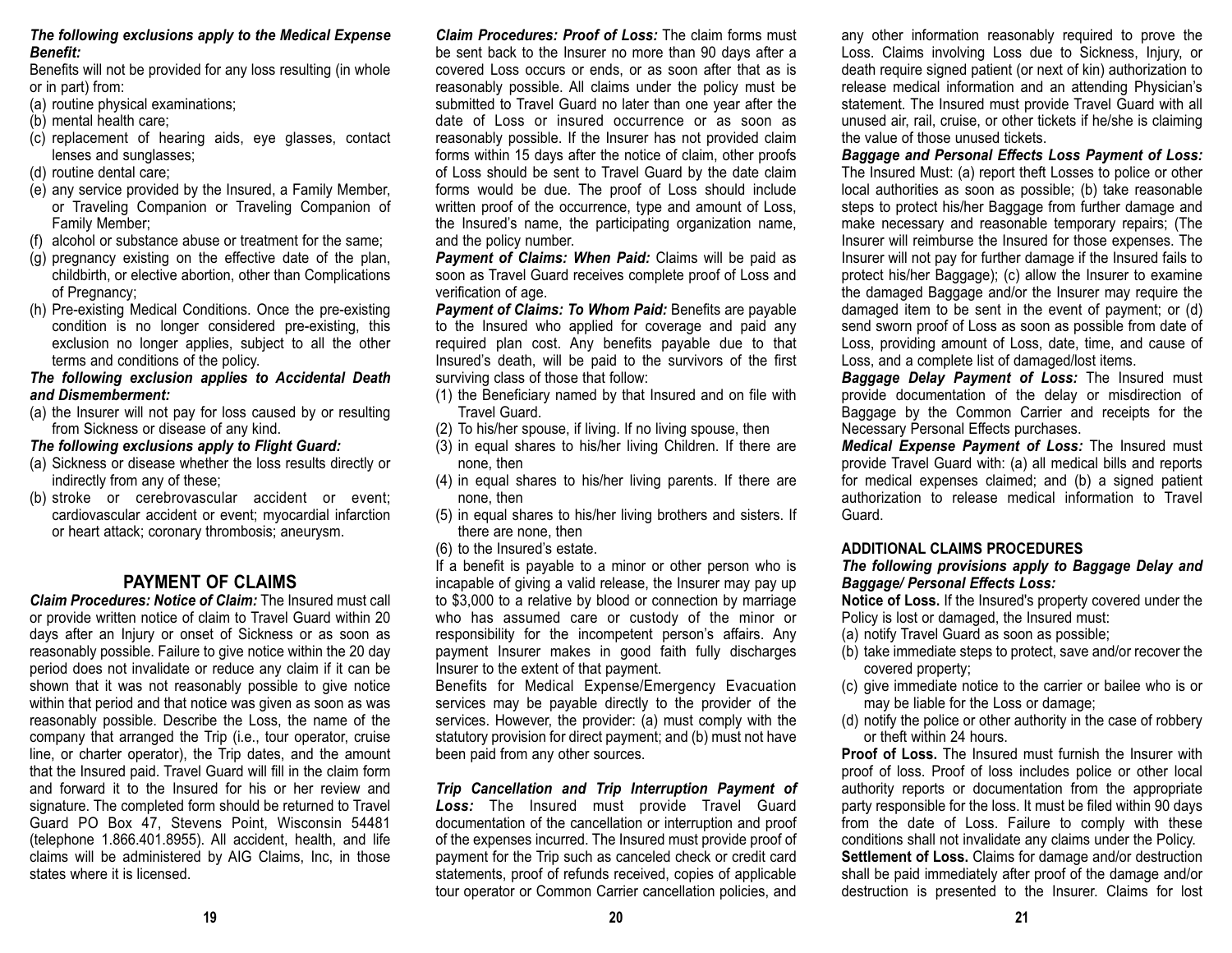property will be paid after the lapse of a reasonable time if the property has not been recovered. The Insured must present acceptable proof of loss and the value.

**Valuation.** The Insurer will not pay more than the Actual Cash Value of the property at the time of loss. At no time will payment exceed what it would cost to repair or replace the property with material of like kind and quality.

**Disagreement Over Size of Loss.** If there is a disagreement about the amount of the loss either the Insured or the Insurer can make a written demand for anappraisal. After the demand, the Insured and the Insurer each select their own competent appraiser. After examining the facts, each of the two appraisers will give an opinion on the amount of the loss. If they do not agree, they will select an arbitrator. Any figure agreed to by 2 of the 3 (the appraisers and the arbitrator) will be binding. The appraiser selected by the Insured is paid by the Insured. The Insurer will pay the appraiser it chooses. The Insured will share with us the cost for the arbitrator and the appraisal process.

**Benefit to Bailee.** This insurance will in no way inure directly or indirectly to the benefit of any carrier or other bailee.

#### *The following provision applies to Trip Cancellation, Trip Interruption, Medical Expense, Baggage Delay, Baggage & Personal Effects Loss, and Emergency Evacuation and Repatriation of Remains:*

**Subrogation.** To the extent the Insurer pays for a loss suffered by an Insured, the Insurer will take over the rights and remedies the Insured had relating to the loss. This is known as subrogation. The Insured must help the Insurer preserve its rights against those responsible for its loss. This may involve signing any papers and taking any other steps the Insurer may reasonably require. If the Insurer takes over an Insured's rights, the Insured must sign an appropriate subrogation form supplied by the Insurer.

As a condition to receiving the applicable benefits listed above, as they pertain to this Subrogation provision, the Insured agrees, except as may be limited or prohibited by applicable law, to reimburse the Insurer for any such benefits paid to or on behalf of the Insured, if such benefits are recovered, in any form, from any Third Party or Coverage.

**Coverage** – as used in this Subrogation section, means no fault motorist coverage, uninsured motorist coverage, underinsured motorist coverage, or any other fund or insurance policy (except coverage provided under the Policy to which this Description of Coverage is attached) and any fund or insurance policy providing the Policyholder with coverage for any claims, causes of action or rights the Insured may have against the Policyholder.

**Third Party** – as used in this Subrogation section, means any person, corporation or other entity (except the Insured, the Policyholder and the Insurer).

## **GENERAL PROVISIONS**

*Physical Examination and Autopsy.* The Insurer at its own expense has the right and opportunity to examine the person of any individual whose Loss is the basis of claim under the Policy when and as often as it may reasonably require during the pendency of the claim and to make an autopsy in case of death where it is not forbidden by law. *Beneficiary Designation and Change.* The Insured's beneficiaries are the persons designated by the Insured and on file with Travel Guard.

An Insured over the age of majority and legally competent may change his or her beneficiary designation at any time, unless an irrevocable designation has been made, without the consent of the designated beneficiaries, by providing the Travel Guard with a written request for change. When the request is received, whether the Insured is then living or not, the change of beneficiary will relate back to and take effect as of the date of execution of the written request, but without prejudice to the Insurer on account of any payment made by it prior to receipt of the request.

*Assignment.* An Insured may not assign any of his or her rights, privileges or benefits under the Policy.

*Misstatement of Age.* If premiums for the Insured are based on age and the Insured has misstated his or her age, there will be a fair adjustment of premiums based on his or her true age. If the benefits for which the Insured is insured are based on age and the Insured has misstated his or her age, there will be an adjustment of said benefit based on his or her true age. The Insurer may require satisfactory proof of age before paying any claim.

*Legal Actions.* No action at law or in equity may be brought to recover on the Policy prior to the expiration of 60 days after written proof of Loss has been furnished in accordance with the requirements of the Policy. No such action may be brought after the expiration of 3 years after the time written proof of Loss is required to be furnished.

*Concealment or Fraud.* The Insurer does not provide coverage if the Insured has intentionally concealed or misrepresented any material fact or circumstance relating to the policy or claim.

**Payment of Premium.** Coverage is not effective unless all premium due has been paid to Travel Guard prior to a date of Loss or insured occurrence.

*Termination of the Policy.* Termination of the policy will not affect a claim for Loss which occurs while the policy is in force.

*Transfer of Coverage.* Coverage under the policy cannot be transferred by the Insured to anyone else.

#### **Notice to Insured**

If the Insured has a Grievance relating to his/her coverage, he/she may file a grievance orally or in writing.

#### *Grievance Procedures Notice to Insured*

The Insurer shall provide timely, adequate, and appropriate notice to each Insured of:

- (a) the grievance procedure required under Indiana law;
- (b) the external grievance procedure required under Indiana law;
- (c) information on how to file a grievance and a request for an external grievance review permitted under Indiana law; and
- (d) a toll free telephone number through which an Insured may contact the Insurer at no cost to the Insured to obtain information and to file grievances.

*"Grievance"* means any dissatisfaction expressed by or on behalf of an Insured regarding:

- (a) a determination that a service or proposed service is not appropriate or medically necessary;
- (b) a determination that a service or proposed service is experimental or investigative;
- (c) the availability of participating providers;
- (d) the handling or payment of claims for health care services; or
- (e) matters pertaining to the contractual relationship between:
	- (1) an Insured and an Insurer; or
	- (2) a group policyholder and an Insurer;

and for which the Insured has a reasonable expectation that action will be taken to resolve or reconsider the matter that is the subject of dissatisfaction.

You may contact Senior Claims Adjuster, Travel Guard, P.O. Box 47, Stevens Point, WI 54481, at 1.866.401.8955, or FAX 1.715.295.1113.

Should you feel you are not being treated fairly, we want you to know you may contact the Indiana Department of Insurance with your complaint and seek assistance from the governmental agency that regulates insurance. To contact the Department, write or call:

Public Information/Market Conduct, Indiana Department of Insurance, 311 West Washington Street, Suite 300, Indianapolis IN 46204-2787, Consumer Hotline: 1.800.622.4461, or in the Indianapolis area 1.317.232.2395.